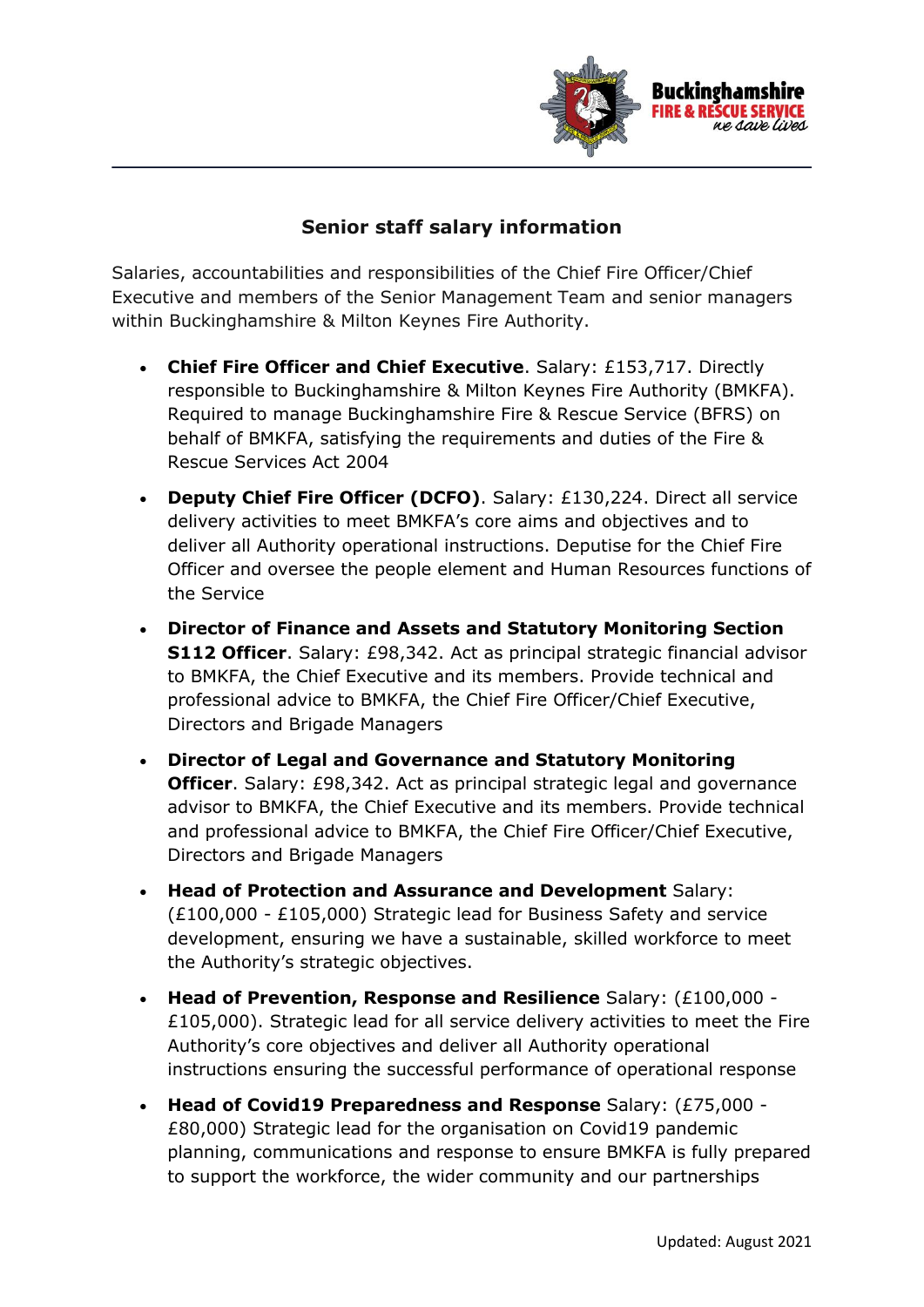

- **Deputy Director of Finance and Assets**. Salary: (£60,000 £65,000). Responsible for major development activities within Finance and Assets along with overall management of Finance and Payroll team. Deputise for the Director of Finance and Assets and Treasurer and in relation to section 112 statutory officer duties
- **Head of Technology, Transformation and Portfolio Management Office (PMO).** Salary: (£60,000 - £65,000). Strategic lead for service development, with overall management of ICT, Data Intelligence and Communication and Marketing teams. Responsible for leading the PMO, through innovative working and horizon scanning ensuring that any prospective projects/programmes are evaluated thoroughly and contribute towards the Authority's strategic objectives and enablers.
- **Head of Human Resources**. Salary: (£60,000 £65,000). Provide overall management of the Human Resources function, ensuring that all HR advisory, transactional and administrative support to the Authority is delivered efficiently, effectively, accurately and in a timely manner to enable the Authority to achieve its strategic objectives
- **Group Commanders**. Salary: (£65,000 £70,000). 6 x operational. To support the appropriate Head of Service in the delivery of services against objectives and targets within the appropriate service area
- **Principal Accountants.** Salary: (£50,000 £55,000) Responsible for the production of the Medium-Term Financial Plan and the Statement of Accounts, Reporting to Senior Management/Members, Treasury Management and the development/management of the finance system.
- **Organisational Development Manager.** Salary: (£50,000 £55,000) Responsible for developing and maintaining the right organisational design in terms of people, skills and continued professional development resulting in the organisation being able to adapt and refresh the workforce to improve service delivery. Create and maintain a sustainable workforce that enables the Authority to take appropriate action to recruit, develop and retain the right workforce.
- **Procurement Manager.** Salary: (£50,000 £55,000) responsible for satisfying the Authority's strategic objectives for Procurement and Contracts Management. To ensure best value is obtained for all contracts let, ensuring compliance with Standing Orders, current Government and European Legislation and the national and regional procurement frameworks.